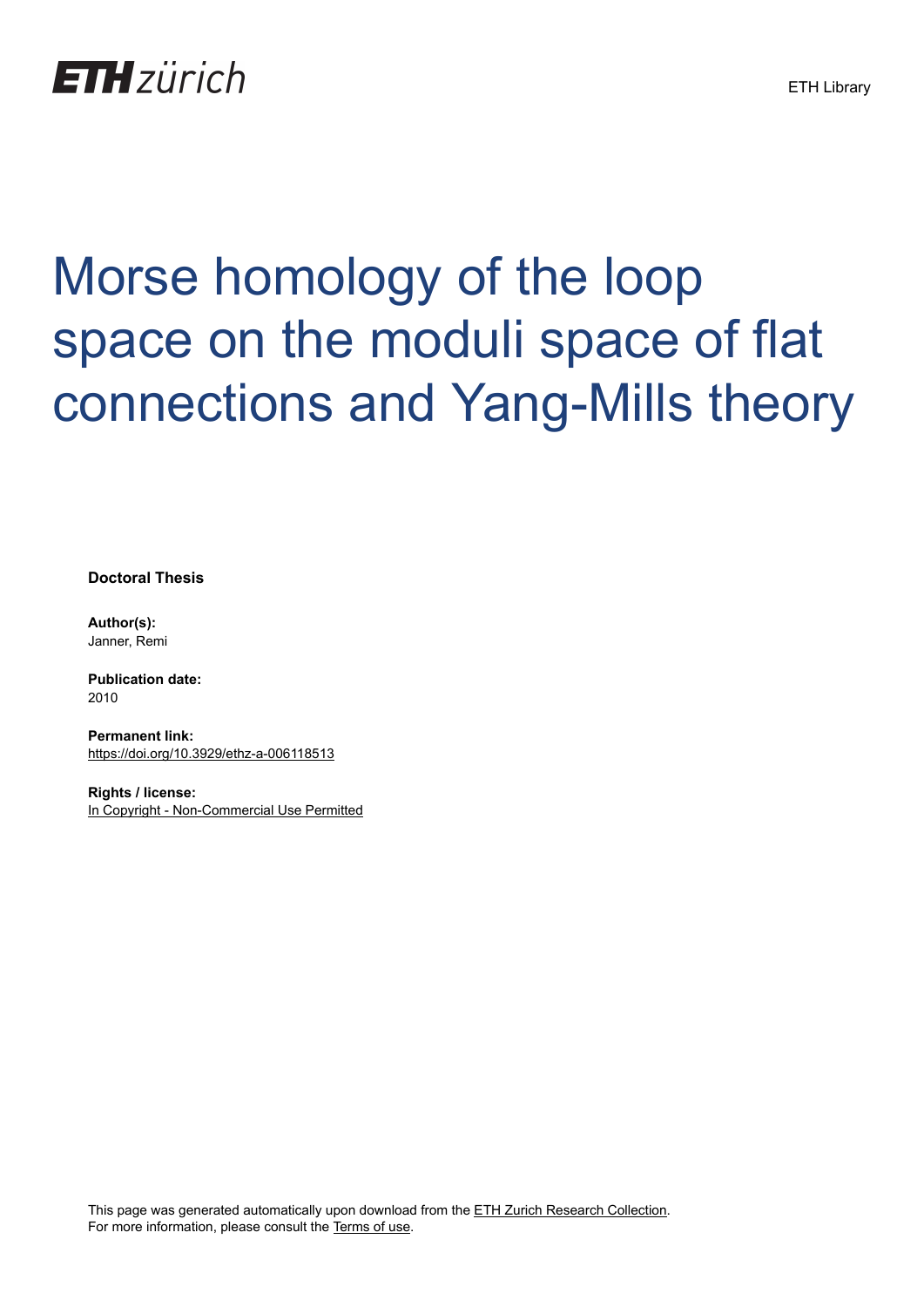#### DISS. ETH NO. 19025

#### MORSE HOMOLOGY OF THE LOOP SPACE ON THE MODULI SPACE OF FLAT CONNECTIONS AND YANG-MILLS THEORY

A dissertation submitted to

#### ETH ZURICH

for the degree of

Doctor of Sciences

presented by

REMI JANNER

Dipl. Math. ETH Zurich

born December 23, 1981

citizen of

Bosco Gurin TI, Switzerland

Prof. Dr. Dietmar A. Salamon, examiner Prof. Dr. Alberto Abbondandolo, co-examiner Prof. Dr. Michael Struwe, co-examiner

2010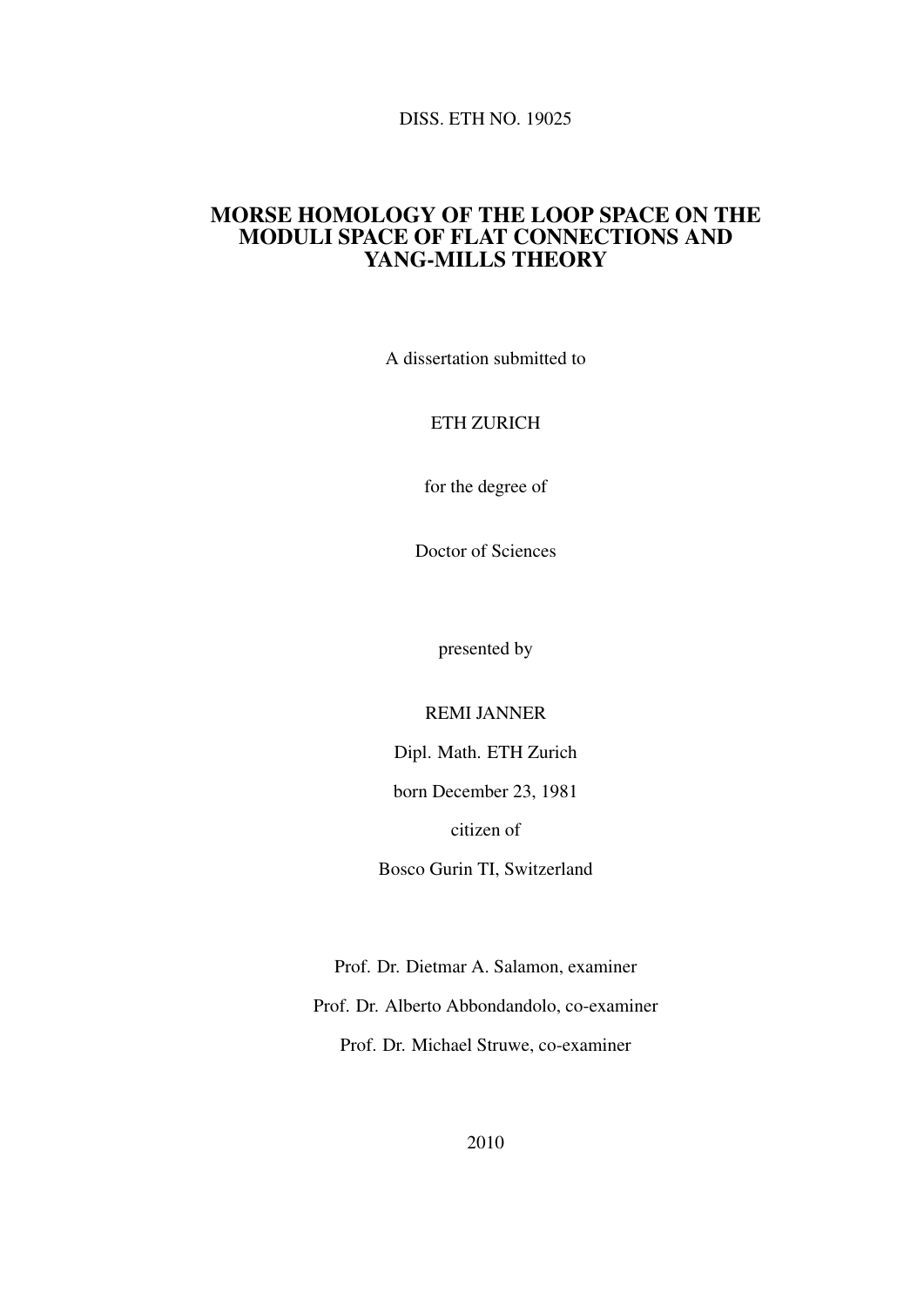## **Abstract**

In this dissertation we consider a non-trivial principal  $SO(3)$ -bundle  $\pi : P \to \Sigma$  on a surface  $\Sigma$  with genus bigger than one and we study some aspects of the moduli space M given by the quotient between the space of the flat connections  $\mathcal{A}_0(P)$  and the identity component of the gauge group. On the one side, on  $M$  we look at the perturbed geodesics that can be seen as equivalence classes of connections on a principal  $SO(3)$ bundle  $\tilde{\pi}: P \times S^1 \to \Sigma \times S^1$ . On the other side, we study the perturbed Yang-Mills connections of the principal SO(3)-bundle  $\pi^{\epsilon}: P \times S^1 \to \Sigma \times S^1$  where the metric on  $\Sigma$  is rescaled by a small parameter  $\varepsilon^2$ . In his dissertation, Ying-Ji Hong explained how we can define a map  $\mathcal{T}^{\varepsilon}$  between the representatives of the perturbed geodesics and the latter perturbed Yang-Mills connections.

In the first part of this thesis, we show that the map  $\mathcal{T}^{\varepsilon}$  is a bijection if we choose an energy bound and provided that  $\varepsilon$  is sufficiently small and that the Morse indices of a perturbed geodesic and of the correspondent perturbed Yang-Mills connection coincide.

In the second part, we compare the heat flow between two perturbed geodesics and the Yang-Mills flow between the correspondent Yang-Mills connections. More precisely, first, for a representative of a heat flow  $A : S^1 \times \mathbb{R} \to A_0(P)$  between the representatives,  $A_$  and  $A_+$ , of two perturbed geodesics with Morse index difference one, we construct a Yang-Mills  $L^2$ -flow between the two connections  $\mathcal{T}^{\varepsilon}(A_{-})$  and  $\mathcal{T}^{\varepsilon}(A_{+})$ . In this way we can prove the existence of a map  $\mathcal{R}^{\varepsilon}$  from the set of the heat flows between  $A_-\$  and  $A_+$  into the space of the Yang-Mills flows between  $\mathcal{T}^{\epsilon}(A_-)$  and  $\mathcal{T}^{\varepsilon}(A_+)$ . Then, we show that  $\mathcal{R}^{\varepsilon}$  is a bijection provided that we choose  $\varepsilon$  sufficiently small.

With these ingredients we can prove the main result of this thesis: The bounded Morse homology of the loop space of  $M$  is isomorph to the bounded Morse homology of the space of connections  $A(P \times S^1)$  modulo the gauge group provided that  $\varepsilon$  is small enough where the first homology is defined using the heat flow and the second one using the  $\varepsilon$ -dependent Yang-Mills flow.